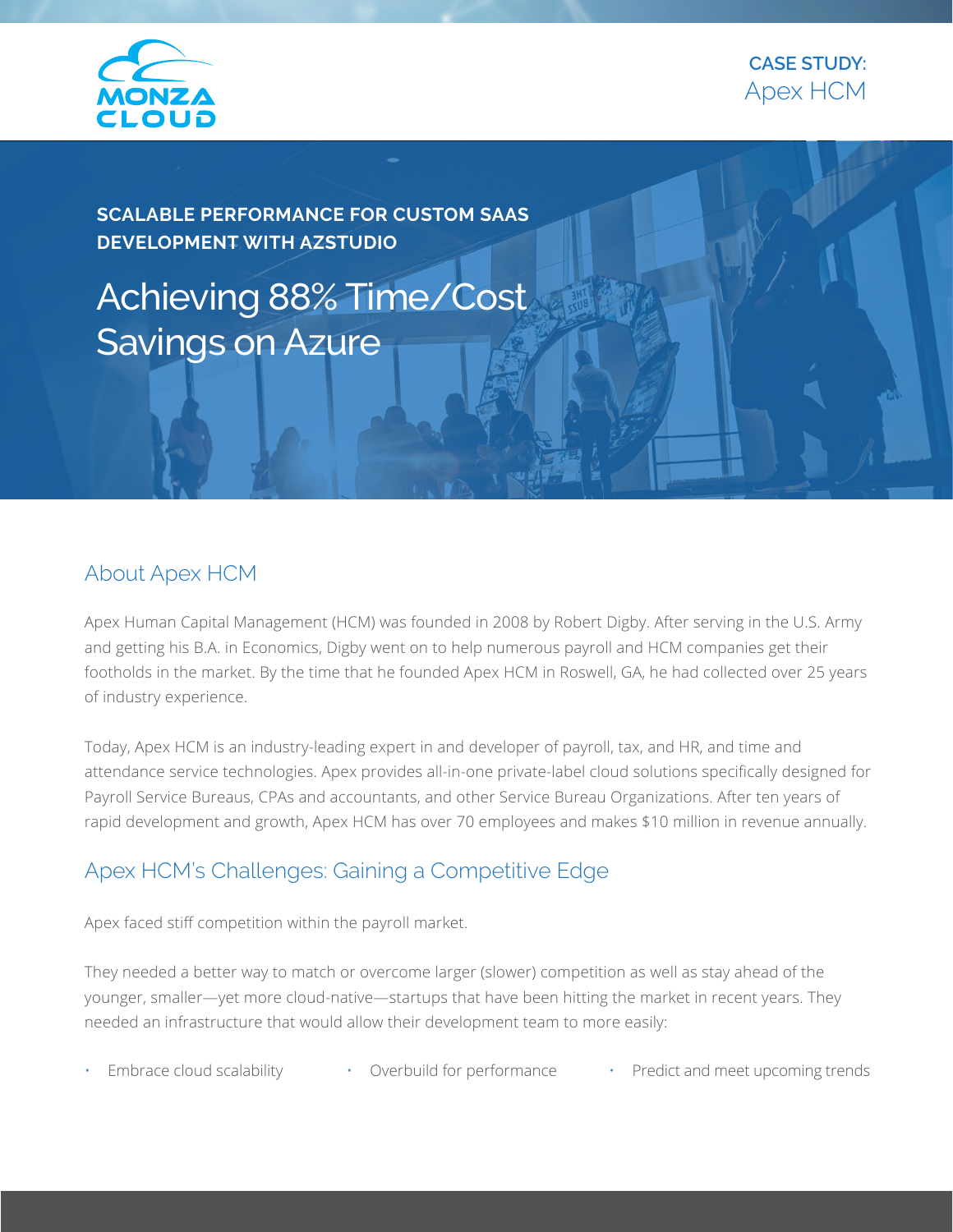Most importantly, Apex needed assurance that the new solution would handle the demanding transaction requirements of the business (e.g. payments have to be made on time, checks have to be cut accurately, etc.). Up until now, Apex had operated off of their own on-premise datacenters, but market demand had reached a point where their infrastructure was maxed out and struggling to deliver. Apex infrastructure (and consequently the development team) was limited by the following:

- **• Difficulty Scaling –** Apex was already pushing the bounds of their existing infrastructure
- **• Lack of Code Maintainability –** Code based needed to be rewritten to update underperforming legacy code
- **• Programming Limitations** With a lean IT team and a fundamental lack of cloud programming experience, Apex needed an easy way to transition their team to a cloud-oriented architecture, embracing Platform-as-a-Service (PaaS) designs

### What Apex HCM Needed: Cheaper, Faster, Better

Apex needed to rewrite its legacy technology to address these pain points and market limitations—but they needed to do it in a way that didn't affect customer services, reduce productivity, or jeopardize network security. Apex knew that migrating strategically to the right cloud platform would give their infrastructure greater agility and would provide the scalability needed to meet growing market, security, and client demands. Moreover, cloud would effectively address Apex's concerns about geographic vulnerability and disaster recovery.

After deliberations, Apex corporate determined that Azure cloud would be the focus of their migration efforts because of their existing Microsoft shop and their preexisting Microsoft tools. Moreover, the existing on-premise HCM application was primarily written in .NET, so a migration to Microsoft Azure made the most sense from a development standpoint.

However, Apex still needed an easy, fast, and costeffective way to PoC their product in the prospective cloud environment. Bear in mind that development for an HCM company is no small feat—you can't run effective performance tests without scale. Apex needed to run a prototype app that could handle up to 50,000+ transaction at a time, but testing with this load would have required duplicating the current production infrastructure. They didn't have enough spare infrastructure on hand to sufficiently test with their existing on-premise product.

### What AzStudio Provided: Success Amidst Setbacks

Apex discovered AzStudio through CIO, Kevin Lenahan, who had an existing relationship with the Development Team at Monza Cloud. Apex decided to test the AzStudio development suite on their product over a three-day trial period. One day for training; two for coding the product and exploring AzStudio's capabilities.

Two Monza Cloud developers spent a single day training two designated members of the Apex development team on the AzStudio framework features and controls—they spent the majority of their time on legacy application modernization. A manager from the modernization team observed the three-day process for reporting purposes.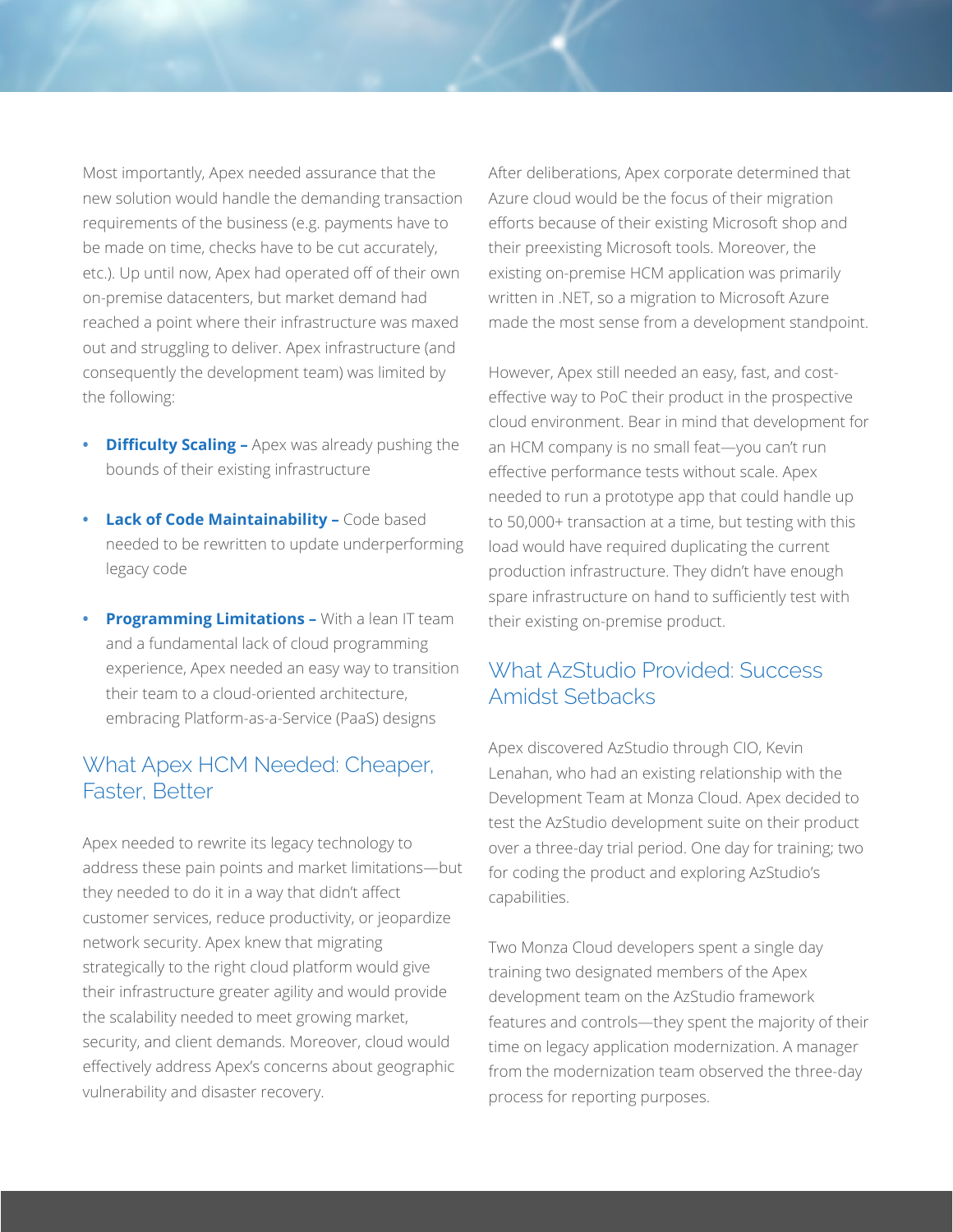There was some initial difficulty on training day due to some network issues that were happening that day at the training site. Because Apex's network was extremely busy doing the company's everyday processing, it left very little bandwidth for AzStudio. As a result, the developers discovered an issue with the AzStudio application generator, (it struggled to setup the application framework with limited and unpredictable bandwidth) so our developers quickly reworked the network stack of the generator to become more tolerant to Apex's network fluctuations. Despite this initial setback on the first day, the two developers were able to complete the legacy app modernization sprint over the next two days, with a half day to spare—all due to the scalability and user-friendly nature of the AzStudio dashboard.

## What Apex HCM Accomplished with AzStudio: Speed Without Compromise

Apex's development team performaed the PoC by comparing development time and effort using the AzStudio tools to a prior sprint on their core product, starting with old legacy code. This original sprint had taken a multideveloper team over two weeks to complete. Now with AzStudio, Apex's intent was to replace key pieces of the legacy application—concerning the modules that controlled messaging operations—to modernize its processes in Azure cloud:

- Processing payrolls
- Running payrolls (print checks, online transfers, etc.)
- Using queues, messages, jobs, etc.

Due to its existing development frameworks, AzStudio made it possible for the two Apex programmers to begin work immediately following their day of instruction. In less than two days, the programmers modernized the entire reporting function in their HCM application (proven to scale), with:

- True queue-based workflow
- A set of background workers to speed up processing
- A richer feature set
- Easier troubleshooting and debugging



Monza Cloud is an Atlanta-based Microsoft Partner that focuses on Azure adoption and cloud best practices & standards. Monza was built after years of direct project work for a variety of clients, when it became clear that tools like AzStudio would be necessary to fully utilize the power of the Microsoft Cloud. Come visit us today, at www. monzacloud.com

The two developers actually finished the project

early, so they spent the latter half of Day Two exploring and experimenting with stretch goals and the additional features and capabilities in AzStudio.